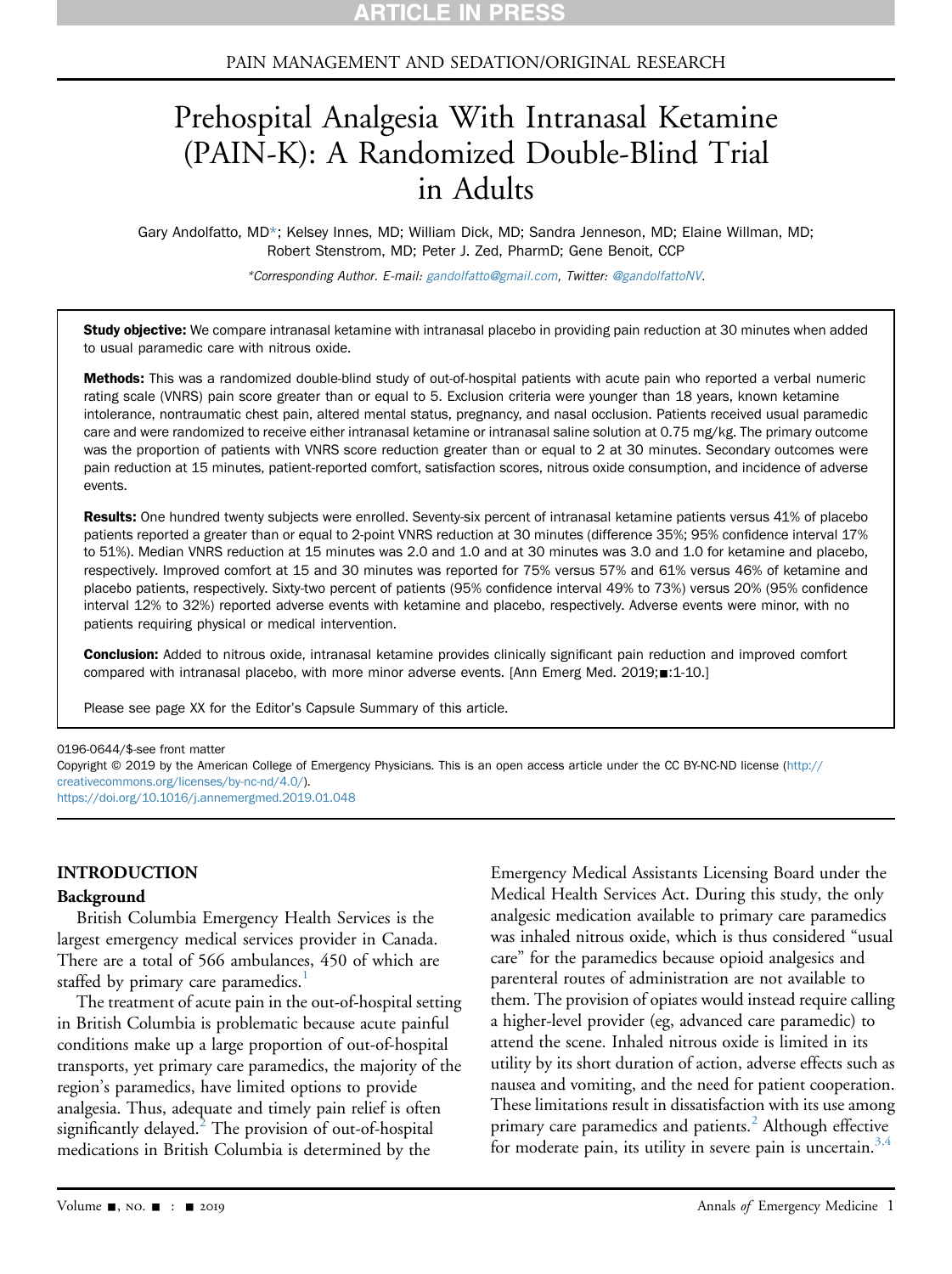#### Prehospital Analgesia With Intranasal Ketamine Andolfatto et al. Andolfatto et al.

#### Editor's Capsule Summary

What is already known on this topic

Intranasal analgesia is ideal for out-of-hospital care because it can be administered quickly and without intravenous access.

#### What question this study addressed

How does intranasal ketamine at 0.75 mg/kg compare with saline solution placebo for pain control in out-of-hospital adults when added to baseline nitrous oxide?

#### What this study adds to our knowledge

In this randomized, double-blind, clinical trial of 120 subjects, significantly more experienced clinically important reductions in pain scores at 30 minutes with ketamine than placebo (76% versus 41%). Subjects receiving ketamine had more adverse events, but none serious.

#### How this is relevant to clinical practice

Intranasal ketamine at 0.75 mg/kg is an effective analgesic for out-of-hospital adults, with only minor adverse events.

The intranasal route for medication delivery has been shown to provide effective, well-tolerated analgesia that can be delivered more quickly than that provided by parenteral administration.<sup>[5-7](#page-8-3)</sup> Ketamine is a nonopioid N-methyl-Daspartate receptor antagonist that is an effective analgesic with no deleterious effects on cardiorespiratory function when used in low doses.<sup>[7,8](#page-8-4)</sup> The bioavailability through the nasal route is approximately  $45\%$ .<sup>[9,10](#page-8-5)</sup>

Reduction in pain intensity has been shown to correspond with blood levels of ketamine, with detectable blood levels 2 minutes after intranasal administration and a mean maximum concentration 30 minutes after administration.<sup>[11](#page-8-6)</sup> Duration of analgesia has been demonstrated for up to 3 hours.<sup>12</sup> Intranasal ketamine has been shown to provide rapid, well-tolerated, effective analgesia to emergency department (ED) patients with acute pain. $13-15$  Current out-of-hospital experience with intranasal ketamine for analgesia is limited to small case series<sup>[16,17](#page-8-9)</sup> and battlefield settings.<sup>18</sup>

To our knowledge, there have not been any published reports examining the use of intranasal ketamine in addition to usual paramedic care with nitrous oxide for acute pain in the out-of-hospital setting.

#### Importance

Intranasal ketamine provides rapid, easily administered, well-tolerated, effective out-of-hospital analgesia, and may obviate the need for parenteral delivery and use of opioids that are unavailable to primary care paramedics.

#### Goals of This Investigation

We sought to evaluate the proportion of patients reporting moderate or severe pain (verbal numeric rating scale [VNRS] score  $\geq$ 5) who experienced a clinically significant reduction in pain (reduction in VNRS score of 2 or more points) at 30 minutes after administration of intranasal ketamine or intranasal placebo. We additionally sought to compare VNRS score pain reduction at 15 minutes, patient-reported comfort, satisfaction scores, nitrous oxide consumption, and incidence of adverse events.

#### MATERIALS AND METHODS

#### Study Design and Setting

This was a randomized, double-blind trial and was approved by the University of British Columbia Clinical Research Ethics Board, the Fraser Health Research Ethics Board, and the Emergency Medical Assistants Licensing Board.

The study took place from November 2017 to May 2018 in a 2000-km<sup>2</sup> (770-mile<sup>2</sup>) catchment area of a single station within the British Columbia Emergency Health Services organization, with an annual census of 45,000 calls. The station is staffed by 48 primary care paramedics, of whom 30 were trained in the study protocol. Training involved online review of prepared materials and an inperson educational session with the primary investigator. Competency in the study protocol was confirmed by a 10 question multiple-choice written examination that was constructed by one of the coinvestigators (S.J.) and approved by the study investigators (Appendix E1, available online at [http://www.annemergmed.com\)](http://www.annemergmed.com).

Study materials were prepared by a clinical pharmacist according to a computer-generated block randomization schedule with block sizes of 4 ([http://www.randomization.](http://www.randomization.com) [com\)](http://www.randomization.com). Ketamine was supplied as a solution at 50 mg/mL (Sandoz; Sandoz Canada Inc, Boucherville, Quebec, Canada). Pharmacists were not involved with training, recruitment, or data collection. Study materials were stored in sealed padded plastic envelopes in a centrally located biometric safe. Paramedics accessed the safe at the start of their shifts and signed out a study kit that they carried with them in the field. Each study kit contained a verbal assent form, a written consent form, a mucosal atomization device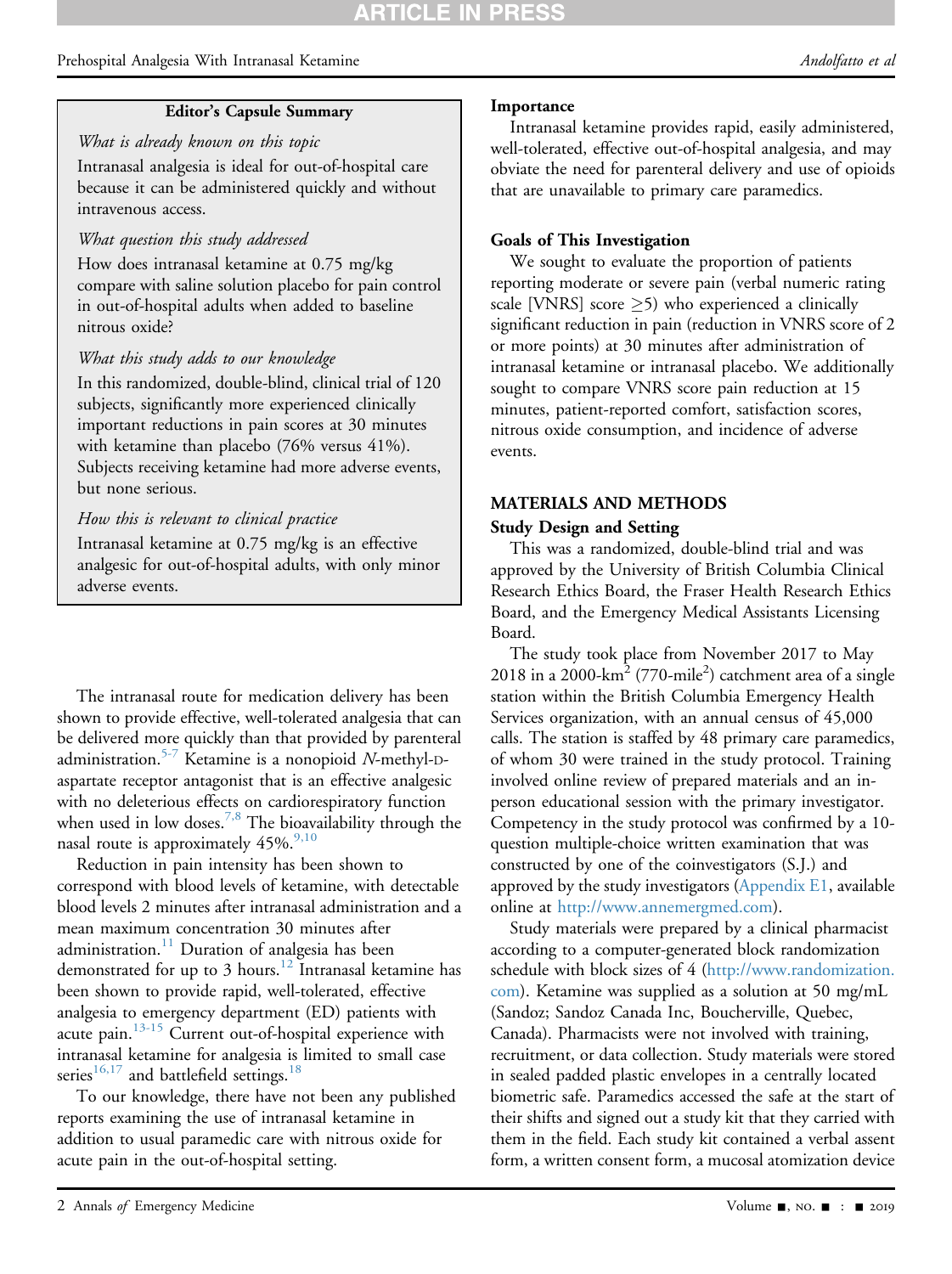(LMA MAD300 Nasal TM; Wolfe Tory Medical Inc., San Diego, CA), and 3 preloaded syringes of either ketamine or saline solution placebo. Syringes containing ketamine and syringes containing placebo looked identical. All study materials were labeled only with a sequence number.

#### Selection of Participants

Inclusion criteria were out-of-hospital patients with acute pain who reported a VNRS pain score greater than or equal to 5, and who wished to receive analgesia when queried. Exclusion criteria were younger than 18 years, known ketamine intolerance, nontraumatic chest pain, altered mental status, pregnancy, nasal occlusion, systolic blood pressure less than 90 mm Hg, or previous enrollment in the study.

To minimize the delay to analgesia provision, eligible patients were approached by the paramedic and asked for verbal assent according to a prepared script. Written informed consent was obtained before offloading of the patient at the ED.

#### Interventions

All patients received usual care, including nitrous oxide (50% nitrous oxide/50% oxygen mixture), based on existing paramedic protocols for its use as dictated by the Emergency Medical Assistants Licensing Board. Indications for nitrous oxide use by primary care paramedics included the relief of moderate or severe pain, with contraindications including possible pneumothorax, altered mental status, inhalation injury, or inability to comply with instructions. Nitrous oxide therapy was initiated concurrently with administration of intranasal ketamine or placebo.

Ketamine dosing was based on previous reports of intranasal ketamine use in ED patients. Because of intranasal ketamine's limited absorption by the intranasal route, subdissociative doses for analgesia in previous studies have ranged from  $0.5$  to  $1.0$  mg/kg.<sup>13,15</sup> The doses chosen for this study were intended to be near the midpoint of this range (0.75 mg/kg). For simplicity of administration while maintaining a weight-based protocol, ketamine dosing was based on 3 body weight categories as estimated by the paramedic in conjunction with the subject: 30 mg of intranasal ketamine for patients weighing 50 kg or less, 50 mg for those weighing 50 to 100 kg, and 75 mg for those weighing greater than 100 kg. This provided intranasal ketamine between 0.5 and 1.0 mg/kg in the treatment group, consistent with previous trials.<sup>13-15</sup> Nasal medications were administered into both nostrils, with half of the volume into each naris. No repeated doses of medication were provided. As per protocol, if rescue medications were required primary care paramedics would call a higher-level provider to attend the scene for the provision of rescue analgesia.

Pain scores were assessed with a validated VNRS with a range of 0 to 10, anchored with 0 representing "no pain at all" and 10 representing "worst pain ever." Patient comfort was assessed with a 7-point scale consisting of "a lot better," "moderately better," "a little better," "the same," "a little worse," "moderately worse," and "a lot worse." These measurements were recorded every 15 minutes for 1 hour or until ED arrival. VNRS pain score, patient comfort, pulse rate, respiratory rate, blood pressure, and oxygen saturation were recorded by the paramedic before administration of study drugs and every 15 minutes thereafter until care was transferred to the ED. These data were recorded on a study data sheet by the paramedic. Patients were queried in regard to adverse events every 15 minutes in accordance with the Side Effects Rating Scale for Dissociative Anesthetics.<sup>[19](#page-8-11)</sup> These elements included fatigue, dizziness, nausea, headache, feeling of unreality, changes in hearing, mood change, general discomfort, and hallucinations. Any interventions in response to adverse events were recorded by the paramedics on the data sheet. Paramedics rated patient and provider satisfaction, using a 10-point VNRS anchored with  $0$ ="not at all satisfied" and  $10$ ="completely satisfied." The nitrous oxide tank pressure before and after the study protocol was also recorded as a measure of nitrous oxide use.

To evaluate the effectiveness of blinding, at ED transfer paramedics recorded on the data sheet whether they believed the patient had received either ketamine or placebo. Data sheets were returned to a dedicated, secure study box at the paramedic station. Unused study kits were returned to the biometric safe for future use.

#### Outcome Measures

The primary outcome was the proportion of patients experiencing a reduction in VNRS pain score of 2 points or more at 30 minutes. A clinically significant reduction in pain was defined as a 2-point reduction in the score.<sup>20</sup>

Secondary outcomes included the proportion of patients experiencing a 2-point or more reduction in VNRS score at 15 minutes, the median reduction in the score at 15 and 30 minutes, the proportion of patients feeling "a lot better" or "moderately better" at 15 and 30 minutes, the proportion of patients feeling "a lot better," "moderately better," or "a little better" at 15 and 30 minutes, incidence of adverse events, patient and provider satisfaction, and median nitrous oxide consumption. Adverse events were considered serious if intervention was required in response to the event, including physical restraint or the necessity of calling higher-level providers to attend the scene for medication administration.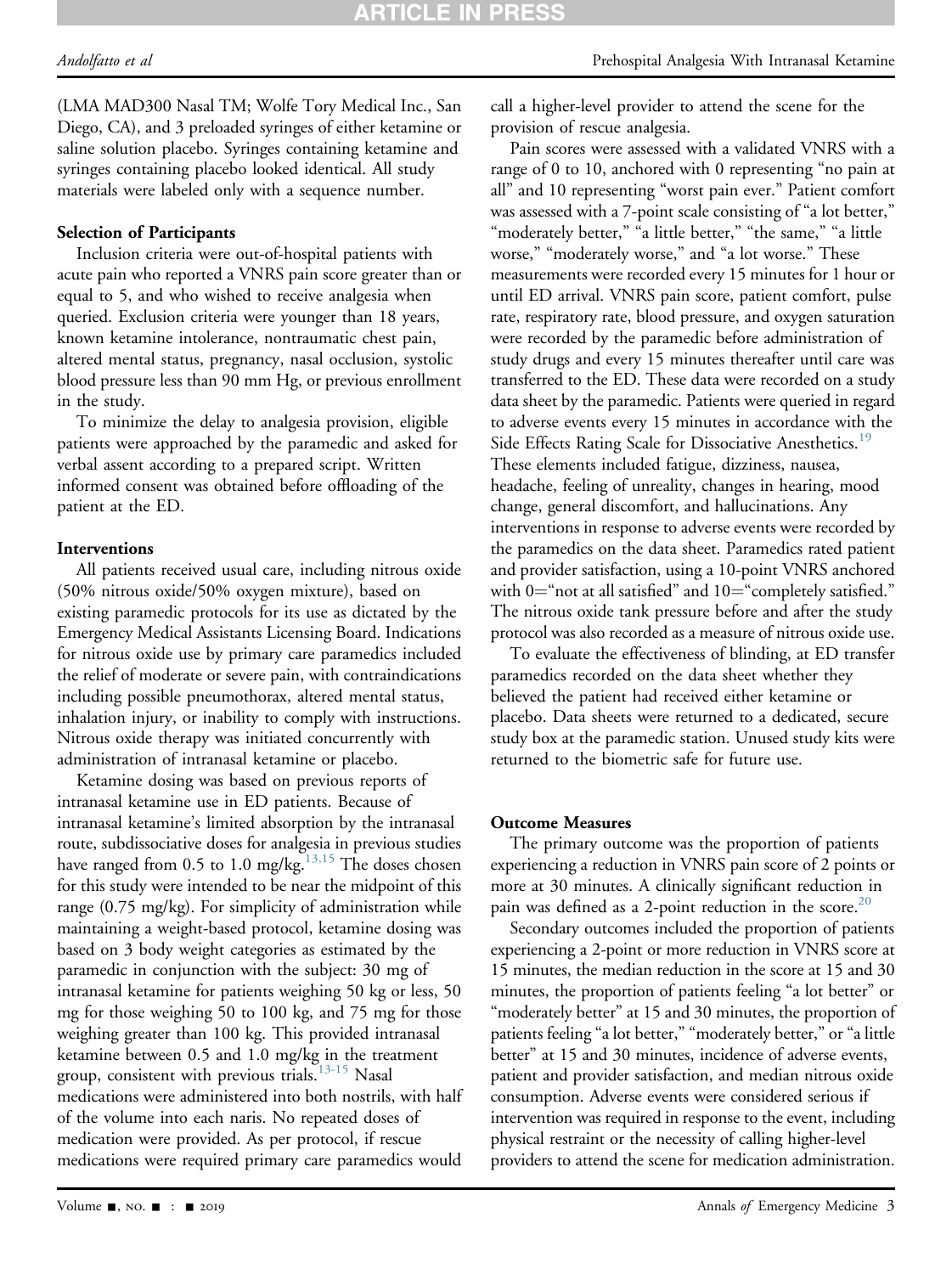#### Prehospital Analgesia With Intranasal Ketamine Andolfatto et al

#### Primary Data Analysis

Because of the lack of published data comparing intranasal ketamine or placebo in addition to nitrous oxide, it was decided a priori to determine the group sizes from an internal pilot series of 40 patients (20 per group), which showed that 90% of ketamine patients compared with 60% of placebo patients showed a 2-point or more reduction in VNRS score at 30 minutes. In accordance with these data, it was determined that 49 patients per group (98 total) would be required (power 0.90;  $\alpha = .05$ ; 2-sided calculation). An extra 20% was added to this enrollment to offset potential dropouts or lost data, resulting in a total sample size of 118 patients (59 per group), rounded to 120 patients total (60 per group).

Data were entered into a spreadsheet by a single research assistant not involved in the study protocol. Data were analyzed with descriptive statistics (Microsoft Excel, version 16.13). Analysis was by intention to treat. Categoric data are presented as frequency and percentage of frequency of occurrence. Continuous data are presented as medians with ranges and interquartile ranges. Adverse effects are described as frequency of occurrence with 95% confidence

<span id="page-3-0"></span>

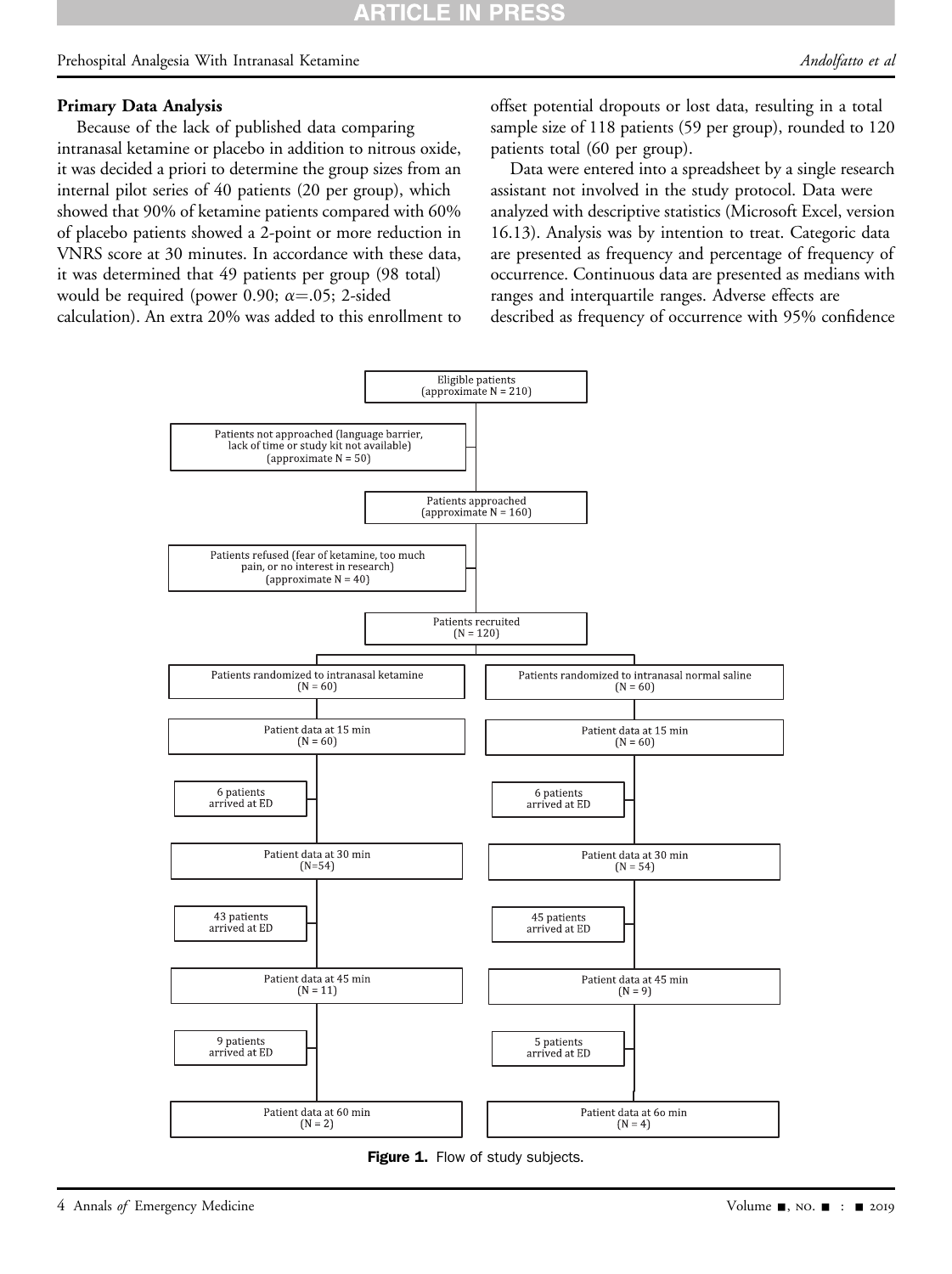intervals. Significance testing of the primary outcome was calculated as the z ratio of the 2 proportions.<sup>[21](#page-9-0)</sup>  $P = .05$  was considered statistically significant.

#### RESULTS

#### Characteristics of Study Subjects

The flow of study subjects is illustrated in [Figure 1.](#page-3-0) Exact data on the number of patients approached for enrollment were not available. According to correspondence with the enrolling paramedics, it is estimated that 75% of potentially eligible patients were approached for enrollment, and that of those, approximately 75% agreed to participate. Reasons for not approaching potentially eligible patients for enrollment included language barrier, lack of time to perform the consent and data collection process, and not having study kits available in the car. Reasons for eligible patients refusing enrollment included fear of ketamine as a known street drug, no interest in research, and being too much in pain to understand and agree to the study protocol.

#### Main Results

Patient characteristics are shown in [Table 1](#page-4-0). Age, body weight, sex distribution, comorbidities, indication for use, and initial pain score were similar between the groups. Main results are displayed in [Table 2.](#page-5-0) Significantly more patients receiving ketamine had a clinically significant reduction in pain score compared with those receiving placebo  $(P=.002)$ . Pain reduction and change in VNRS pain scores at 15 minutes and 30 minutes are displayed in [Figures 2](#page-6-0) and [3,](#page-7-0) respectively. Adverse events are displayed in [Table 3.](#page-7-1) A greater proportion of patients receiving ketamine reported adverse effects, primarily dizziness and feeling of unreality. All adverse effects were considered minor, with no patients requiring any intervention. There were no changes in vital signs requiring any intervention or removal from the study protocol. No patients required the provision of rescue analgesia.

Although inhaled nitrous oxide was offered to all patients, ultimately 27% of ketamine patients and 25% of placebo patients did not receive it. The reasons for this included concern about described adverse effects (10 in each group), unable to activate the inhalation valve (4 in each group), and nitrous oxide not available (2 ketamine, 1 placebo).

#### LIMITATIONS

This study was conducted at a single site, which may limit generalizability. Paramedics recruited subjects

Table 1. Characteristics of subjects receiving intranasal ketamine or placebo for analgesia.

| <b>Characteristic</b>                        | <b>Ketamine</b><br>$(N=60)$ | <b>Placebo</b><br>$(N = 60)$ |
|----------------------------------------------|-----------------------------|------------------------------|
| Age, y                                       |                             |                              |
| Median (IQR)                                 | 54 (39-68)                  | 54 (39-69)                   |
| Range                                        | $18 - 93$                   | $20 - 96$                    |
| Age distribution, No. (%), y                 |                             |                              |
| $18 - 49$                                    | 23 (38)                     | 27 (45)                      |
| $50 - 74$                                    | 28 (47)                     | 23 (38)                      |
| >75                                          | 9(15)                       | 10(17)                       |
| Men, No. (%)                                 | 32(53)                      | 24 (42)                      |
| Weight, kg                                   |                             |                              |
| Median (IQR)                                 | 76 (68–95)                  | 76 (67-96)                   |
| Range                                        | 42-150                      | $40 - 220$                   |
| Baseline VNRS score (scale 1 to 10)          |                             |                              |
| Median (IQR)                                 | $9(8-10)$                   | $9(8-10)$                    |
| Range                                        | $6 - 10$                    | $5 - 10$                     |
| Subjects receiving<br>nitrous oxide, No. (%) | 44 (73)                     | 45 (75)                      |
| Nitrous oxide consumption, psi               |                             |                              |
| Median (IQR)                                 | 163 (50-200)                | 205 (50-200)                 |
| Range                                        | 5-650                       | $20 - 1,450$                 |
| Indication for use, No. (%)                  |                             |                              |
| Musculoskeletal pain                         | 40 (67)                     | 42 (70)                      |
| Abdominal pain                               | 15(25)                      | 10(17)                       |
| Headache                                     | 2(3)                        | 3(5)                         |
| Pelvic pain                                  | 2(3)                        | 2(3)                         |
| Chest pain                                   | 1(2)                        | 2(3)                         |
| <b>Burns</b>                                 | 0                           | 1(2)                         |
| IOR, Interquartile range.                    |                             |                              |

<span id="page-4-0"></span>according to convenience sampling in the field and would likely have been prone to selection bias.

Some patients did not receive nitrous oxide, thus limiting the conclusions that can be made of ketamine's effect when added to inhaled nitrous oxide. However, this strengthens the pragmatic nature of the study because patients are often not able to receive or tolerate nitrous oxide, which is a significant contributor to paramedic dissatisfaction with inhaled nitrous oxide and patient dissatisfaction with out-of-hospital analgesia.

There was a component of unblinding because 63% of paramedics were able to correctly identify use of ketamine and 72% of paramedics were able to correctly identify use of placebo.

Finally, the sample size may not have been able to identify the incidence of rare serious adverse effects.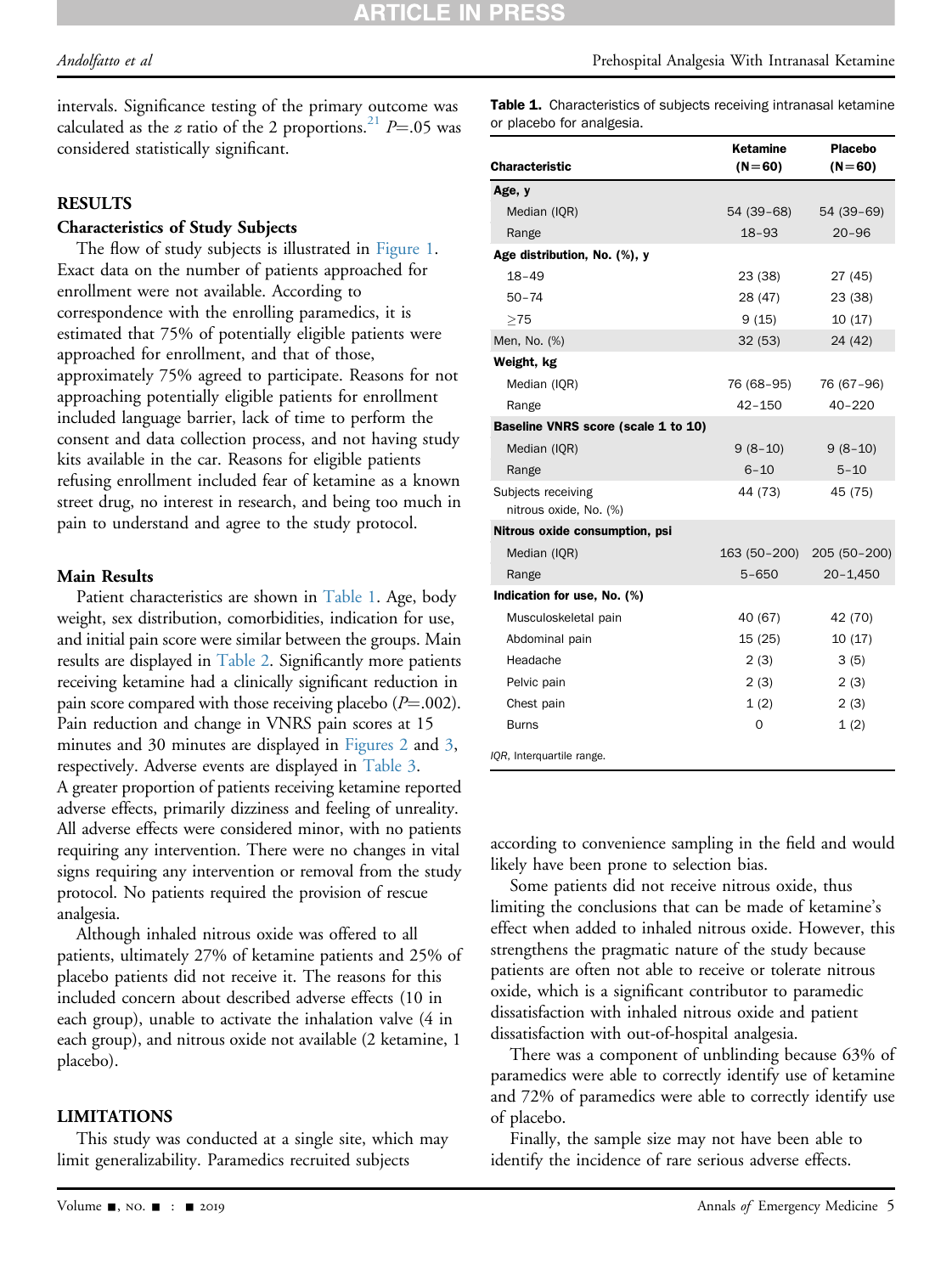## RTICLE IN

#### Prehospital Analgesia With Intranasal Ketamine Andolfatto et al. Andolfatto et al.

<span id="page-5-0"></span>Table 2. Primary and secondary outcomes in subjects receiving intranasal ketamine or intranasal normal saline solution.

| <b>Results</b>                                                                                                               | Ketamine               | <b>Placebo</b> | Difference, %<br>(95% CI) |
|------------------------------------------------------------------------------------------------------------------------------|------------------------|----------------|---------------------------|
| <b>Primary outcome</b>                                                                                                       |                        |                |                           |
| Proportion of subjects experiencing ≥2-point VNRS pain<br>score reduction at 30 min, $\star$ <sup>++</sup> No. (%)           | 41 (76)                | 22(41)         | 35 (17 to 51)             |
| <b>Secondary outcomes</b>                                                                                                    |                        |                |                           |
| Proportion of subjects experiencing >2-point VNRS pain<br>score reduction at 15 min, $*$ No. (%)                             | 38 (63)                | 21(35)         | 28 (10 to 44)             |
| Reduction of VNRS pain score at 15 min <sup>*</sup>                                                                          |                        |                |                           |
| Median (IQR)                                                                                                                 | $2(0.8 \text{ to } 4)$ | 1(0 to 2)      |                           |
| Range                                                                                                                        | $-1$ to 10             | $-2$ to 5      |                           |
| Reduction of VNRS pain score at 30 min*                                                                                      |                        |                |                           |
| Median (IQR)                                                                                                                 | 3(2 to 5)              | 1(0 to 4)      |                           |
| Range                                                                                                                        | $-1$ to 10             | $-2$ to $8$    |                           |
| Proportion of subjects feeling "a lot better" or<br>"moderately better" at 15 min, $*$ No. (%)                               | 26(43)                 | 10(17)         | 27 (10 to 41)             |
| Proportion of subjects feeling "a lot better" or<br>"moderately better" at 30 min,* No. (%)                                  | 23(43)                 | 13 (24)        | 19 (1 to 35)              |
| Proportion of subjects feeling "a lot better,"<br>"moderately better," or "a little better" at 15 min, $\frac{1}{2}$ No. (%) | 45 (75)                | 34 (57)        | 18 (1 to 34)              |
| Proportion of subjects feeling "a lot better,"<br>"moderately better," or "a little better" at 30 min,* No. (%)              | 33(61)                 | 25(46)         | $15(-4 \text{ to } 32)$   |
| Patient satisfaction (1 to 10 scale) <sup>*</sup>                                                                            |                        |                |                           |
| Median (IQR)                                                                                                                 | $5(2.8 \text{ to } 7)$ | 2(0 to 6)      |                           |
| Range                                                                                                                        | 0 to 10                | 0 to 10        |                           |
| Provider satisfaction (1 to 10 scale) <sup>†</sup>                                                                           |                        |                |                           |
| Median (IQR)                                                                                                                 | $6(3.8 \text{ to } 8)$ | 2(0 to 5)      |                           |
| Range                                                                                                                        | 0 to 10                | 0 to 10        |                           |
| Proportion of providers correctly identifying the study drug, $^{\ddagger}$ No. (%)                                          | 38 (63)                | 43 (72)        | $-8(16 \text{ to } 33)$   |
| *Ketamine N=54, placebo N=54.<br>$+P = 002$ .<br><sup>‡</sup> Ketamine N=60, placebo N=60.                                   |                        |                |                           |

#### <span id="page-5-3"></span><span id="page-5-2"></span><span id="page-5-1"></span>**Discussion**

The addition of intranasal ketamine to usual primary paramedic care with inhaled nitrous oxide results in a significantly greater proportion of patients experiencing a clinically significant reduction in pain. There was also improved subjective comfort and satisfaction scores, but with more minor adverse events compared with intranasal placebo with inhaled nitrous oxide.

Primary care paramedics compose the majority of paramedic staff in this out-of-hospital system. Because use of parenteral delivery methods and opiates is not available to primary care paramedics, they are limited to the use of inhaled nitrous oxide as an analgesic. This results in a significant burden of uncontrolled pain for patients and contributes to dissatisfaction of both patients and primary care paramedics. In this study, primary care paramedics were able to use intranasal ketamine analgesia effectively and with apparent safety. As expected, for patients receiving ketamine, there was less consumption of inhaled nitrous oxide compared with that for patients receiving placebo.

Some patients refused inhaled nitrous oxide or were not able to tolerate its effects, whereas others were not able to be compliant with its use. In this study, approximately a quarter of patients in each group either refused or were not able to tolerate inhaled nitrous oxide. The most common reason cited for this was adverse effects, followed by inability to activate the inhalation system. For these patients, intranasal ketamine appears to be an efficacious analgesic option.

The use of inhaled nitrous oxide is not well liked by many paramedics, who cite difficulty with patient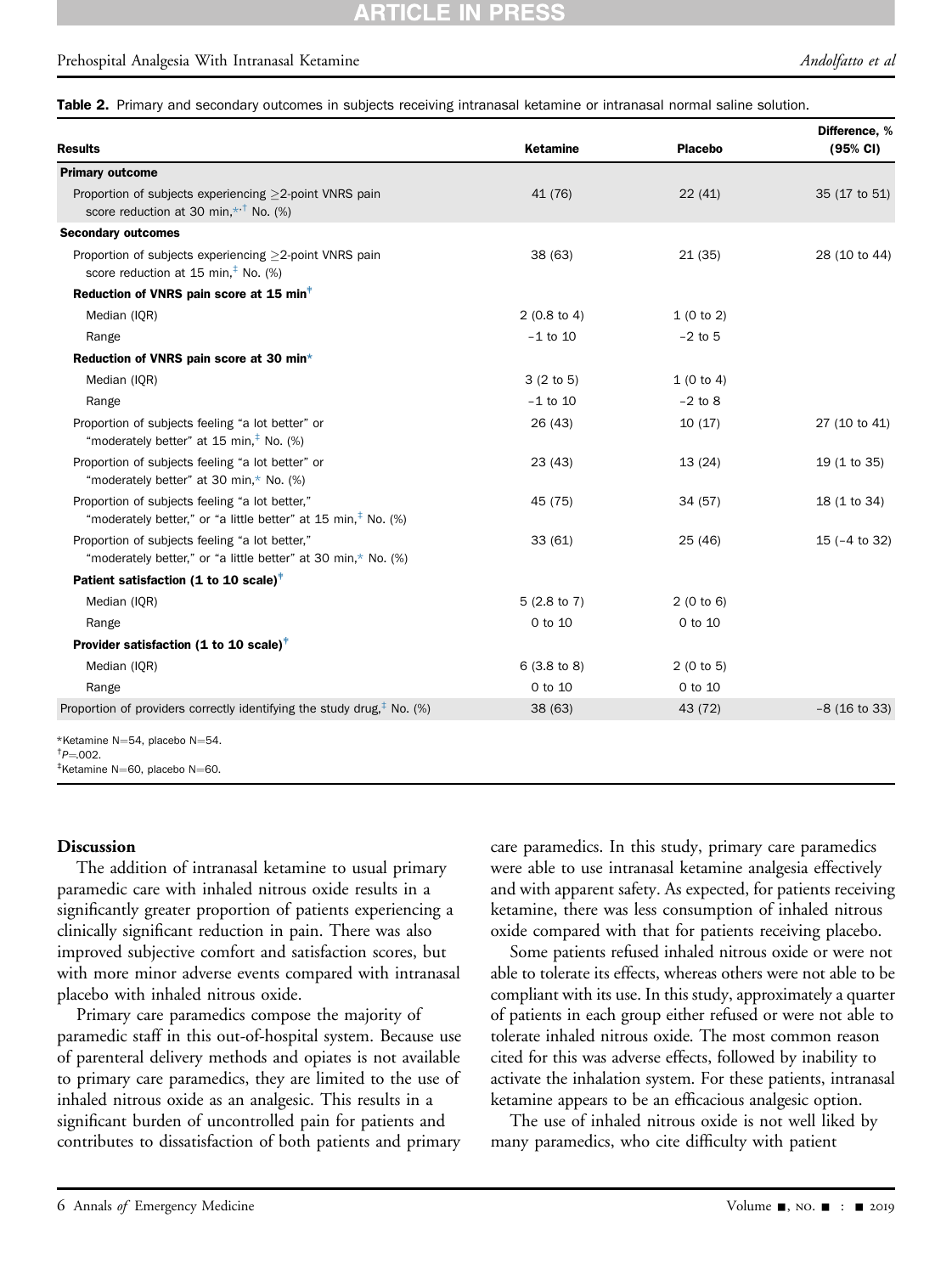### PRES

<span id="page-6-0"></span>

Figure 2. Pain reduction and change in pain score at 15 minutes. The boxes depict the medians and interquartile ranges, with the whiskers showing the maximum and minimum values.

compliance, patient inability to activate the inhalation system, and limited analgesic efficacy as primary justifications for this stance. The intranasal route is ideal for use by primary care paramedics in relatively austere conditions because it requires no specialized skills and can be provided quickly. Opioid analgesia is unavailable to primary care paramedics; in addition, respiratory depression and concerns of oversedation have been cited as primary justifications for withholding opioids.<sup>[22](#page-9-1)</sup> Ketamine is well known to preserve cardiorespiratory function and thus is well suited for use in austere out-of-hospital settings.<sup>[23](#page-9-2)</sup>

Ketamine appeared to provide rapid pain reduction when given in addition to nitrous oxide, with a greater proportion of patients reporting a significant reduction in pain score at 15 and 30 minutes. Subjective comfort was improved at all points but was most pronounced at 15 minutes. This is consistent with findings in previous studies that noted the rapid onset of pain reduction with the use of ketamine analgesia.<sup>[24,25](#page-9-3)</sup>

Adverse effects were minor and more commonly reported for patients receiving ketamine. As has been reported previously, the majority of patients reported dizziness, feeling of unreality, and nausea. Despite this, satisfaction scores in the ketamine group were higher, a finding consistent with those of previous comparative studies.<sup>13</sup> The trend to higher satisfaction scores despite a

higher incidence of reported adverse effects supports the premise that adverse effects with low-dose ketamine analgesia are minor. This is further supported by the fact that no adverse effects required any treatment, consistent with previous reports on low-dose ketamine analgesia.[13,15,24-27](#page-8-8)

The incidence of adverse effects with the use of ketamine in subdissociative doses appears to be inversely related to the dose used<sup>[26](#page-9-4)</sup> and to the speed of delivery.<sup>[27](#page-9-5)</sup> Analgesic efficacy is preserved with slower delivery rate of ketamine,  $27$ whereas use of lower doses of ketamine shows a trend to lesser analgesic efficacy and a substantial reduction in the incidence of adverse effects.[26](#page-9-4) Further study of the intranasal route could include the use of differing doses to examine the balance between analgesic efficacy and the incidence of adverse effects.

Blinding of paramedics to ketamine use was moderately effective in this study. Many of the known effects of ketamine, such as nystagmus, are not present when ketamine is used in low analgesic doses; thus, paramedics would not be able to use this finding to identify the study drug used. Many of the known adverse effects of ketamine are related to its dissociative effects. At low doses, effects such as dizziness and feeling of unreality are most common. It is possible that the concomitant use of inhaled nitrous oxide obscured the detection of these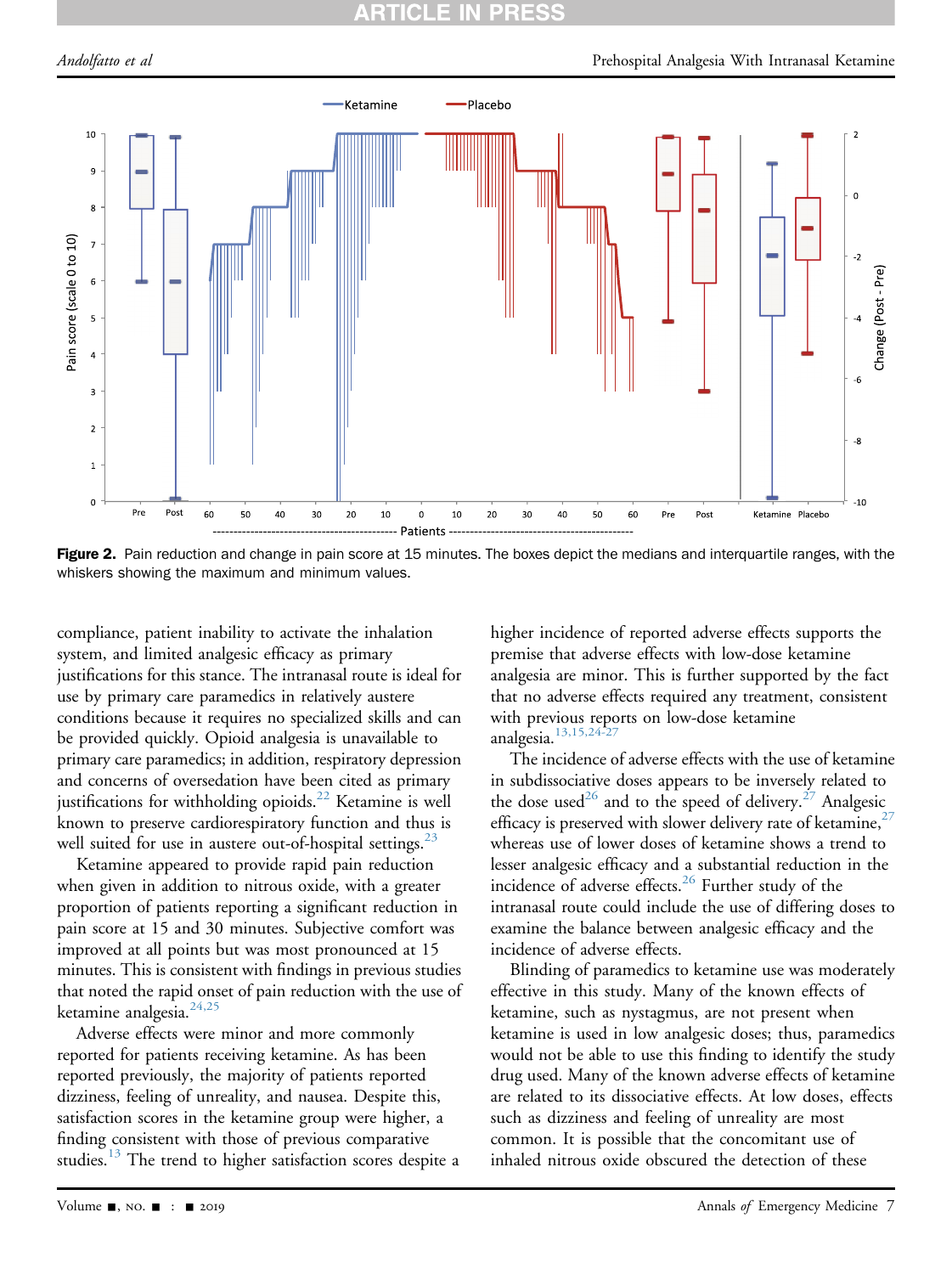### RTICLE I

#### <span id="page-7-0"></span>Prehospital Analgesia With Intranasal Ketamine Andolfatto et al



Figure 3. Pain reduction and change in pain score at 30 minutes. The boxes depict the medians and interquartile ranges, with the whiskers showing the maximum and minimum values.

ketamine-related effects, thus improving the blinding in patients receiving both ketamine and nitrous oxide. For patients not receiving nitrous oxide, the effect of ketamine was likely to be much more apparent, thus inhibiting blinding.

In summary, compared with placebo, the addition of intranasal ketamine to usual care with nitrous oxide results in a greater proportion of patients reporting a clinically significant reduction in VNRS pain score within 30 minutes and improved subjective comfort. Ketamine was

<span id="page-7-1"></span>

|  | Table 3. Subject-reported adverse effects in subjects receiving intranasal ketamine ( $N=60$ ) or placebo ( $N=60$ ). |  |  |  |  |  |  |  |  |  |
|--|-----------------------------------------------------------------------------------------------------------------------|--|--|--|--|--|--|--|--|--|
|--|-----------------------------------------------------------------------------------------------------------------------|--|--|--|--|--|--|--|--|--|

| <b>Results</b>                                             | Ketamine           | <b>Placebo</b>     | Difference, %<br>$(95% \text{ CI})$ |
|------------------------------------------------------------|--------------------|--------------------|-------------------------------------|
| <b>Adverse effects</b>                                     |                    |                    |                                     |
| Subjects experiencing adverse<br>effects, No. (%) [95% CI] | 37 (62) [49 to 73] | 12 (20) [12 to 32] | 42 (24 to 56)                       |
| No. of adverse effects experienced*                        | 52                 | 14                 |                                     |
| Adverse effects, No. (%) [95% CI]                          |                    |                    |                                     |
| Feeling of unreality                                       | 16 (27) [17 to 39] | $1(2)$ [0.3 to 9]  | 25 (13 to 37)                       |
| <b>Dizziness</b>                                           | 12 (20) [12 to 32] | $6(10)$ [5 to 20]  | 10 $(-3 \text{ to } 23)$            |
| Nausea                                                     | 10 (17) [9 to 28]  | $3(5)$ [2 to 14]   | 12 $(0.3 \text{ to } 24)$           |
| Fatigue                                                    | $6(10)$ [5 to 20]  | $1(2)$ [0.3 to 9]  | $8(-1 to 19)$                       |
| General discomfort                                         | $3(5)$ [2 to 14]   | $3(5)$ [2 to 14]   | $0$ (-9 to 9)                       |
| Mood change                                                | $3(5)$ [2 to 14]   | $1(2)$ [0.3 to 9]  | $3(-5 \text{ to } 12)$              |
| Hallucination                                              | $1(2)$ [0.3 to 9]  | $1(2)$ [0.3 to 9]  | $0$ ( $-7$ to $7$ )                 |
| Change in hearing                                          | $1(2)$ [0.3 to 9]  | $\mathbf{O}$       | $2(-5 to 9)$                        |
| Headache                                                   | $\mathbf 0$        | $1(2)$ [0.3 to 9]  | $2(-5 to 9)$                        |
|                                                            |                    |                    |                                     |

<span id="page-7-2"></span>\*Some subjects experienced more than one adverse effect.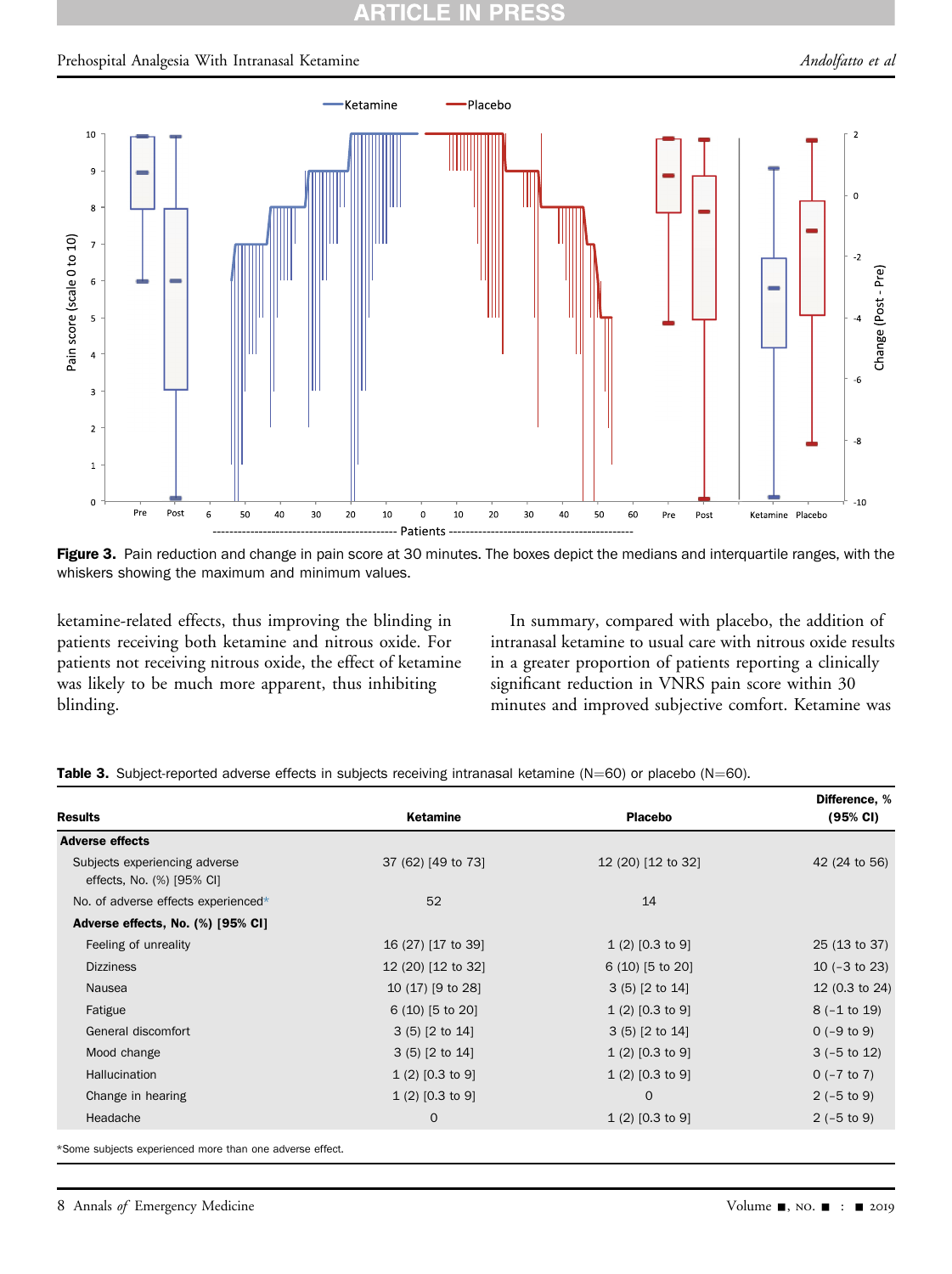associated with more minor adverse effects not requiring treatment and greater overall satisfaction scores. The use of intranasal ketamine in the out-of-hospital setting is effective and appears safe in the hands of primary care paramedics.

The authors acknowledge Ron Nadin, ACP, and Lea Lemke, ACP, and Janet Atchison, whose support was instrumental in the successful completion of the trial.

Supervising editor: Steven M. Green, MD. Specific detailed information about possible conflict of interest for individual editors is available at <https://www.annemergmed.com/editors>.

Author affiliations: From the Department of Emergency Medicine (Andolfatto, Innes, Dick, Jenneson, Stenstrom, Zed) and Faculty of Pharmaceutical Sciences (Zed), University of British Columbia, Vancouver, British Columbia, Canada; the Emergency Department, Lions Gate Hospital, North Vancouver, British Columbia, Canada (Andolfatto); the Department of Pathology, Surrey Memorial Hospital, Surrey, British Columbia, Canada (Willman); and British Columbia Emergency Health Services, Vancouver, British Columbia, Canada (Benoit).

Author contributions: GA and EW conceived the study. GA obtained research funding. All authors designed the trial. EW and RS provided statistical expertise on study design. GA, WD, SJ, and GB supervised paramedic training, patient recruitment, and data collection. EW analyzed the data. GA drafted the article, and all authors contributed to its revision and approval. GA takes responsibility for the paper as a whole.

All authors attest to meeting the four [ICMJE.org](http://ICMJE.org) authorship criteria: (1) Substantial contributions to the conception or design of the work; or the acquisition, analysis, or interpretation of data for the work; AND (2) Drafting the work or revising it critically for important intellectual content; AND (3) Final approval of the version to be published; AND (4) Agreement to be accountable for all aspects of the work in ensuring that questions related to the accuracy or integrity of any part of the work are appropriately investigated and resolved.

Funding and support: By Annals policy, all authors are required to disclose any and all commercial, financial, and other relationships in any way related to the subject of this article as per ICMJE conflict of interest guidelines (see [www.icmje.org\)](http://www.icmje.org). The authors have stated that no such relationships exist. Dr. Andolfatto was supported by a Vancouver Coastal Health Research Institute Clinician Scientist Award and a Vancouver Coastal Health Research Institute Innovation and Translational Research Award.

Publication dates: Received for publication October 18, 2018. Revision received January 12, 2019. Accepted for publication January 29, 2019.

Presented at the Canadian Association of Emergency Physicians Scientific Assembly, May 2018, Calgary, Canada.

Trial registration number: NCT02753114

#### REFERENCES

- <span id="page-8-0"></span>1. British Columbia Ambulance Services. BC ambulance ground fleet, 2015. Available at: [http://www.bcehs.ca/our-services/programs](http://www.bcehs.ca/our-services/programs-services/ground-ambulance)[services/ground-ambulance.](http://www.bcehs.ca/our-services/programs-services/ground-ambulance) Accessed June 22, 2015.
- <span id="page-8-1"></span>2. [Jennings PA, Cameron P, Bernard S. Epidemiology of prehospital pain:](http://refhub.elsevier.com/S0196-0644(19)30102-7/sref2) [an opportunity for improvement.](http://refhub.elsevier.com/S0196-0644(19)30102-7/sref2) Emerg Med J. 2011;28:530-531.
- <span id="page-8-2"></span>3. [Ducassé JLL, Siksik G, Durand-Béchu M, et al. Nitrous oxide for early](http://refhub.elsevier.com/S0196-0644(19)30102-7/sref3) [analgesia in the emergency setting: a randomized, double-blind](http://refhub.elsevier.com/S0196-0644(19)30102-7/sref3) [multicenter prehospital trial.](http://refhub.elsevier.com/S0196-0644(19)30102-7/sref3) Acad Emerg Med. 2013;20:178-184.
- 4. [Oglesbee S. Using nitrous oxide to manage pain.](http://refhub.elsevier.com/S0196-0644(19)30102-7/sref4) J Emerg Med Serv. [2014;39:34-37.](http://refhub.elsevier.com/S0196-0644(19)30102-7/sref4)
- <span id="page-8-3"></span>5. [Borland M, Jacobs I, King B, et al. A randomized controlled trial](http://refhub.elsevier.com/S0196-0644(19)30102-7/sref5) [comparing intranasal fentanyl to intravenous morphine for managing](http://refhub.elsevier.com/S0196-0644(19)30102-7/sref5) [acute pain in children in the emergency department.](http://refhub.elsevier.com/S0196-0644(19)30102-7/sref5) Ann Emerg Med. [2007;49:335-340](http://refhub.elsevier.com/S0196-0644(19)30102-7/sref5).
- 6. [Holdgate A, Cao A, Lo KM. The implementation of intranasal fentanyl](http://refhub.elsevier.com/S0196-0644(19)30102-7/sref6) [for children in a mixed adult and pediatric emergency department](http://refhub.elsevier.com/S0196-0644(19)30102-7/sref6) [reduces time to analgesic administration.](http://refhub.elsevier.com/S0196-0644(19)30102-7/sref6) Acad Emerg Med. [2010;17:214-217.](http://refhub.elsevier.com/S0196-0644(19)30102-7/sref6)
- <span id="page-8-4"></span>7. [Miller R, Vuyk J, Sitsen E, et al.](http://refhub.elsevier.com/S0196-0644(19)30102-7/sref7) Miller's Anesthesia. 9th ed. [Philadelphia, PA: Elsevier Saunders; 2015](http://refhub.elsevier.com/S0196-0644(19)30102-7/sref7).
- 8. [Marland S, Ellerton J, Andolfatto G, et al. Ketamine: use in anesthesia.](http://refhub.elsevier.com/S0196-0644(19)30102-7/sref8) CNS Neurosci Ther[. 2013;19:381-389.](http://refhub.elsevier.com/S0196-0644(19)30102-7/sref8)
- <span id="page-8-5"></span>9. [Yanagihara Y, Ohtani M, Kariya S, et al. Plasma concentration pro](http://refhub.elsevier.com/S0196-0644(19)30102-7/sref9)files [of ketamine and norketamine after administration of various ketamine](http://refhub.elsevier.com/S0196-0644(19)30102-7/sref9) [preparations to healthy Japanese volunteers.](http://refhub.elsevier.com/S0196-0644(19)30102-7/sref9) Biopharm Drug Dispos. [2003;24:37-43.](http://refhub.elsevier.com/S0196-0644(19)30102-7/sref9)
- 10. [Weber F, Wulf H, Gruber M, et al.](http://refhub.elsevier.com/S0196-0644(19)30102-7/sref10) S-ketamine and s-norketamine [plasma concentrations after nasal and iv administration in](http://refhub.elsevier.com/S0196-0644(19)30102-7/sref10) [anesthetized children.](http://refhub.elsevier.com/S0196-0644(19)30102-7/sref10) Paediatr Anaesth. 2004;14:983-988.
- <span id="page-8-6"></span>11. [Carr D, Goudas L, Denman W, et al. Safety and ef](http://refhub.elsevier.com/S0196-0644(19)30102-7/sref11)ficacy of intranasal [ketamine for the treatment of breakthrough pain in patients with](http://refhub.elsevier.com/S0196-0644(19)30102-7/sref11) [chronic pain: a randomized, double-blind, placebo-controlled,](http://refhub.elsevier.com/S0196-0644(19)30102-7/sref11) crossover study. Pain[. 2004;108:17-27.](http://refhub.elsevier.com/S0196-0644(19)30102-7/sref11)
- <span id="page-8-7"></span>12. [Huge H, Lauchart M, Magerl W, et al. Effects of low-dose intranasal \(](http://refhub.elsevier.com/S0196-0644(19)30102-7/sref12)S) [ketamine in patients with neuropathic pain.](http://refhub.elsevier.com/S0196-0644(19)30102-7/sref12) Eur J Pain. [2010;14:387-394.](http://refhub.elsevier.com/S0196-0644(19)30102-7/sref12)
- <span id="page-8-8"></span>13. [Graudins A, Meek R, Egerton-Warburton D, et al. The PICHFORK \(Pain](http://refhub.elsevier.com/S0196-0644(19)30102-7/sref13) [in Children Fentanyl or Ketamine\) trial: a randomized controlled trial](http://refhub.elsevier.com/S0196-0644(19)30102-7/sref13) [comparing intranasal ketamine and fentanyl for the relief of moderate](http://refhub.elsevier.com/S0196-0644(19)30102-7/sref13) [to severe pain in children with limb injuries.](http://refhub.elsevier.com/S0196-0644(19)30102-7/sref13) Ann Emerg Med. [2015;65:248-254.e1.](http://refhub.elsevier.com/S0196-0644(19)30102-7/sref13)
- 14. [Yeaman F, Meek R, Egerton-Warburton D, et al. Sub-dissociative](http://refhub.elsevier.com/S0196-0644(19)30102-7/sref14)[dose intranasal ketamine for moderate to severe pain in adult](http://refhub.elsevier.com/S0196-0644(19)30102-7/sref14) [emergency department patients.](http://refhub.elsevier.com/S0196-0644(19)30102-7/sref14) Emerg Med Australas. [2014;26:237-242](http://refhub.elsevier.com/S0196-0644(19)30102-7/sref14).
- 15. [Andolfatto G, Willman E, Joo D, et al. Intranasal ketamine for analgesia](http://refhub.elsevier.com/S0196-0644(19)30102-7/sref15) [in the emergency department: a prospective observational series.](http://refhub.elsevier.com/S0196-0644(19)30102-7/sref15) Acad Emerg Med[. 2013;20:1050-1054](http://refhub.elsevier.com/S0196-0644(19)30102-7/sref15).
- <span id="page-8-9"></span>16. [Johansson J, Sjöberg J, Nordgren M, et al. Prehospital analgesia using](http://refhub.elsevier.com/S0196-0644(19)30102-7/sref16) nasal administration of S[-ketamine: a case series.](http://refhub.elsevier.com/S0196-0644(19)30102-7/sref16) Scand J Trauma. [2013;21:38.](http://refhub.elsevier.com/S0196-0644(19)30102-7/sref16)
- 17. [Reid C, Hatton R, Middleton P. Case report: prehospital use of intranasal](http://refhub.elsevier.com/S0196-0644(19)30102-7/sref17) [ketamine for paediatric burn injury.](http://refhub.elsevier.com/S0196-0644(19)30102-7/sref17) Emerg Med J. 2011;28:328-329.
- <span id="page-8-10"></span>18. [Plunkett A, Turabi A, Wilkinson I. Battle](http://refhub.elsevier.com/S0196-0644(19)30102-7/sref18)field analgesia: a brief review of [current trends and concepts in the treatment of pain in US military](http://refhub.elsevier.com/S0196-0644(19)30102-7/sref18) casualties from the confl[icts in Iraq and Afghanistan.](http://refhub.elsevier.com/S0196-0644(19)30102-7/sref18) Pain Manag. [2012;2:231-238.](http://refhub.elsevier.com/S0196-0644(19)30102-7/sref18)
- <span id="page-8-11"></span>19. [Eide PK, Jorum E, Stubhaug A, et al. Relief of post-herpetic neuralgia](http://refhub.elsevier.com/S0196-0644(19)30102-7/sref19) with the N[-methyl-d-aspartic acid receptor antagonist ketamine: a](http://refhub.elsevier.com/S0196-0644(19)30102-7/sref19) [double-blind, cross-over comparison with morphine and placebo.](http://refhub.elsevier.com/S0196-0644(19)30102-7/sref19) Pain. [1994;58:347-354](http://refhub.elsevier.com/S0196-0644(19)30102-7/sref19).
- <span id="page-8-12"></span>20. [Todd KH, Funk KG, Bonacci R. Clinical signi](http://refhub.elsevier.com/S0196-0644(19)30102-7/sref20)ficance of reported [changes in pain severity.](http://refhub.elsevier.com/S0196-0644(19)30102-7/sref20) Ann Emerg Med. 1996;27:485-489.